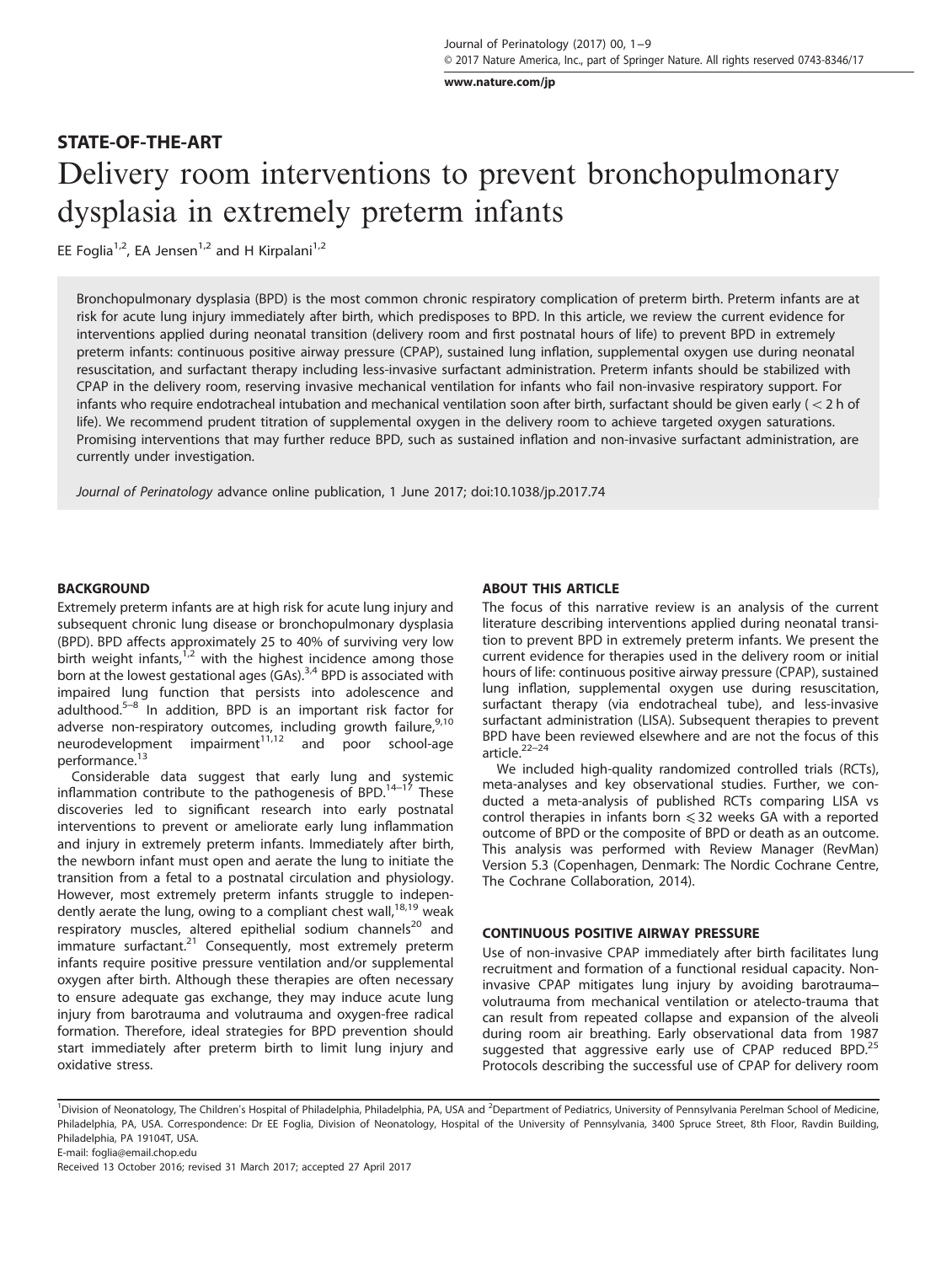<span id="page-1-0"></span>resuscitation of extremely low birth weight infants with selective intubation and surfactant administration reserved for infants who failed CPAP followed soon after.<sup>[26](#page-6-0)</sup>

Some 10 to 15 years after these initial descriptions, several large multicenter randomized trials of respiratory management after birth compared an initial strategy of early CPAP with immediate intubation and surfactant administration. The largest of these were COIN,<sup>[27](#page-6-0)</sup> SUPPORT<sup>[28](#page-6-0)</sup> and the Vermont Oxford Network delivery room management trial.<sup>29</sup>

In the COIN trial, Morley et  $al$ <sup>[27](#page-6-0)</sup> randomized 610 infants from 25 to  $28^{6/7}$  weeks gestation to initial respiratory management of either initial CPAP therapy or mechanical ventilation. The SUPPORT trial enrolled 1316 infants between 24 and  $27^{6/7}$  weeks gestation who were randomized before birth to initial CPAP therapy with subsequent selective surfactant administration and a limited ventilation strategy vs mechanical ventilation and<br>prophylactic surfactant therapy.<sup>[28](#page-6-0)</sup> Last, in the Vermont Oxford Network trial, Dunn et al.<sup>[29](#page-6-0)</sup> randomized 648 infants between 26 and  $29^{6/7}$  weeks gestation to the following modes of respiratory support: prophylactic surfactant followed by mechanical ventilation, prophylactic surfactant followed by extubation to CPAP, or initial CPAP therapy with selective surfactant treatment.

Many study design elements varied between these trials, including enrollment size, the GAs of enrolled infants, antenatal vs postnatal randomization, timing of respiratory interventions and initial CPAP settings (ranging from 5 cm  $H_2O$  to 8 cm  $H_2O$ ). Despite these differences, all three trial results were consistent for the outcome of BPD. Each trial demonstrated a non-significant reduction in the rate of death or BPD at 36 weeks PMA among infants treated with CPAP, compared with empirical intubation and mechanical ventilation. In pooled analyses of these RCTs, there was a small but statistically significant reduction in the risk for death or BPD in the CPAP-treated infants. The number needed to treat (NNT) reported by these meta-analyses (some of which included smaller RCTs) ranged from 20 to 35[.30](#page-6-0)–<sup>32</sup>

Although the rate of pneumothorax was higher in CPAP-treated infants in the COIN trial, $27$  neither of the other trials reported increased risk for air leaks among infants treated with initial CPAP. In meta-analysis, initial CPAP with selective surfactant was not associated with increased risk for pneumothorax or other adverse events.<sup>[31,32](#page-6-0)</sup>

Based on these findings, the American Academy of Pediatrics Committee on Fetus and Newborn subsequently published a policy statement concluding that, 'the early use of CPAP with subsequent selective surfactant administration in extremely preterm infants results in lower rates of BPD/death when compared with treatment with prophylactic or early surfactant therapy'.<sup>[33](#page-6-0)</sup>

## SUSTAINED INFLATION (SI)

SI is a lung recruitment strategy used immediately after birth. SI holds an inflating pressure for a prolonged duration to achieve lung fluid clearance and to establish the functional residual capacity. In 1981, Vyas et  $al^{34}$  $al^{34}$  $al^{34}$  described a 5-s SI to asphyxiated term newborns after birth. Subsequent observational studies demonstrated the feasibility and safety of performing SI in preterm infants during neonatal transition.

Five randomized trials of SI in [extre](#page-7-0)mely preterm infants have been published to date (Table 1).<sup>[35](#page-7-0)–39</sup> Harling *et al.*<sup>35</sup> randomized 52 infants  $<$  31 weeks gestation to receive either a 5-s SI or a 2-s 'conventional' lung inflation as the initial positive pressure inflation delivered after birth. There were no significant differences between groups for the primary outcome, bronchoalveolar lavage cytokine levels or secondary outcomes of death, BPD or major neonatal morbidities.[35](#page-7-0) As there was only a 3-s difference in duration of the initial lung inflation, the SI maneuver in this trial

|                                                        | Table 1. Published randomized trials comparing SI with IPPV in                                                  | extremely preterm infants                                                                                                                                                                                               |                                                                                                                                                                                         |                                                                                                                                                                                                                                                                                |
|--------------------------------------------------------|-----------------------------------------------------------------------------------------------------------------|-------------------------------------------------------------------------------------------------------------------------------------------------------------------------------------------------------------------------|-----------------------------------------------------------------------------------------------------------------------------------------------------------------------------------------|--------------------------------------------------------------------------------------------------------------------------------------------------------------------------------------------------------------------------------------------------------------------------------|
| Study                                                  | Population                                                                                                      | Comparison                                                                                                                                                                                                              | Primary outcome                                                                                                                                                                         | Comments                                                                                                                                                                                                                                                                       |
| Lindner et al.,<br>2005 <sup>36</sup>                  | 61 infants $25-28^{6/7}$<br>weeks GA                                                                            | Up to three SI (20-30 cm H <sub>2</sub> O x 15 s) vs IPPV,<br>both via NP tube                                                                                                                                          | OR 0.68 (95% CI 0.23-1.97)                                                                                                                                                              | Intubation at 48 HOL: SI (61%) vs IPPV (70%), Closed early for slow recruitment; under powered to<br>detect a significant difference in primary outcome                                                                                                                        |
| Harling <i>et al.</i> ,<br>2005 <sup>35</sup>          | $<$ 31 weeks GA<br>52 infants                                                                                   | One SI (25-30 cm H <sub>2</sub> O x 5 s) vs IPPV (2 s<br>inflation), via facemask or ETT                                                                                                                                | life: no significant differences between                                                                                                                                                | Cytokine concentrations from BAL at 12 h of Minimal treatment difference between groups.<br>Non-clinical primary outcome<br>ates                                                                                                                                               |
| Lista et al., 2015 <sup>38</sup><br>2007 <sup>37</sup> | te Pas and Walther 207 infants 25-32 <sup>6/7</sup><br>291 infants 25-28 <sup>6/7</sup><br>weeks GA<br>weeks GA | without PEEP via facemask<br>Up to two prophylactic SI (25 cm H <sub>2</sub> O x 15 s) via<br>cm $H_2O \times 10 s$ ) with PEEP<br>facemask vs nasal CPAP with subsequent<br>Up to two SI (20-25<br>via NP tube vs IPPV | Intubation within 72 HOL: SI (53%) vs CPAP<br>Intubation within 72 HOL: SI (37%) vs IPPV<br>$(51\%)$ , OR 0.57 (95% CI 0.32-0.98)<br>$(65\%)$ , OR 0.62 $(95\%$ Cl 0.38-0.99)<br>aroups | No PEEP during IPPV for the control group, different<br>Infants received prophylactic SI, regardless of<br>devices and interfaces used between groups<br>respiratory status after birth                                                                                        |
| Jiravisitkul et al.,<br>2017 <sup>39</sup>             | 81 infants 25-<br>32 weeks GA                                                                                   | resuscitation per NRP quidelines<br>IPPV with PEEP via facemask                                                                                                                                                         | Cl: 0.26-39) vs control (0.47, 95% Cl: 0.43-<br>$0.52$ ), $P < 0.001$                                                                                                                   | oximetry in first 10 min and delivery room intubation:<br>Up to two SI (25 cm H <sub>2</sub> O x 15 s) via facemask vs Mean FiO <sub>2</sub> at 10 min after birth: SI (0.28, 95% Proximal primary outcomes. Heart rate and pulse<br>no significant differences between groups |
|                                                        |                                                                                                                 | positive pressure ventilation; NRP, neonatal resuscitation program; OR, odds ratio; PEEP, positive end expiratory pressure; SI, sustained inflation.                                                                    |                                                                                                                                                                                         | Abbreviations: BAL: bronchoalveolar lavage; BPD, bronchopulmonary dysplasia; CJ, C, C, C, C, C, CPAP, continuous positive airway pressure; GA, gestational age; HOL, hours of life; IPPV, intermittent                                                                         |
|                                                        |                                                                                                                 |                                                                                                                                                                                                                         |                                                                                                                                                                                         |                                                                                                                                                                                                                                                                                |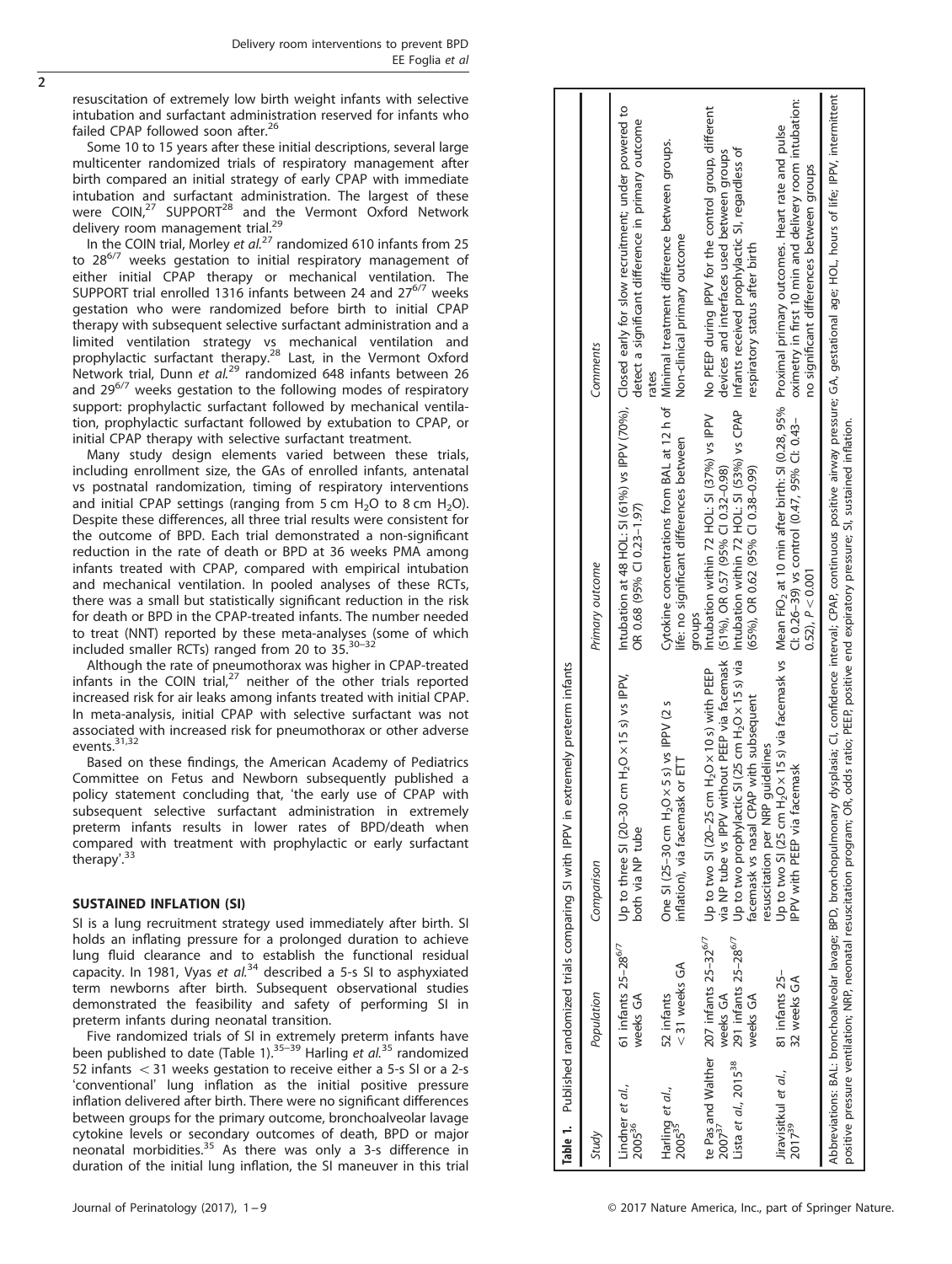$\overline{\overline{3}}$ 

may not have been long enough to demonstrate significant differences between groups.

In a RCT stopped early for slow recruitment, Lindner et  $al.^{36}$  $al.^{36}$  $al.^{36}$ randomized 61 preterm infants to treatment with up to three 15-s SIs vs intermittent positive pressure ventilation (IPPV) with positive end expiratory pressure. There was no significant difference between treatment groups in the primary outcome, intubation in the first 48 h of life, or secondary outcomes of death or chronic lung disease.<sup>[36](#page-7-0)</sup>

te Pas et  $al^{37}$  $al^{37}$  $al^{37}$  enrolled 207 infants  $<$  33 weeks gestation who required positive pressure ventilation after birth in a single-site RCT comparing one to two SIs (10 s each) with IPPV. Infants treated with SI experienced a reduced rate of the primary outcome, intubation in the first 72 h of life, and the secondary outcome of moderate/severe BPD (9% vs 19%, odds ratio 0.41, 95% confidence interval (CI) 0.18 to 0.96). Unfortunately, different interfaces and respiratory devices were used between treatment groups, making it difficult to isolate SI as the single cause of improved outcomes.[37](#page-7-0)

The multisite SLI (Sustained Lung Inflation) trial randomized infants between 25 and  $28^{6/7}$  weeks gestation to receive up to two 15-s SIs or nasal CPAP, with subsequent resuscitation according to Neonatal Resuscitation Program guidelines.[38](#page-7-0) The primary outcome of this trial, mechanical ventilation within the first 72 h after birth, was significantly lower in infants treated with SI. This trial was not powered for the outcome of BPD, and BPD rates did not significantly differ between groups.<sup>[38](#page-7-0)</sup>

Jiravisitkul et  $al^{39}$  $al^{39}$  $al^{39}$  performed a single-site RCT of 81 infants between 25 and 32 weeks gestation who were randomized to receive up to two 15-s SIs or IPPV with subsequent resuscitation per neonatal resuscitation program guidelines. The mean fraction of inspired oxygen 10 min after birth—a primary outcome—was lower in the SI group compared with infants in the IPPV group. There were no significant differences in the other primary outcomes (heart rate and  $SpO<sub>2</sub>$  in the first 10 min of life or rates of delivery room intubation) between groups. There was no significant difference between treatment groups in the secondary outcome of BPD.<sup>[39](#page-7-0)</sup>

A meta-analysis, comprising 611 preterm infants from four of these trials, found no significant differences in the rates of BPD, death or the composite outcome of BPD or death among those treated with SI compared with the control therapy.<sup>[40](#page-7-0)</sup> However, these results should be interpreted cautiously, as the individual trials varied considerably with regards to the duration and peak pressures of the SI, the administered control therapies, resuscitation devices and demographic characteristics of the enrolled infants [\(Table 1](#page-1-0)). Two ongoing trials of SI with the primary outcome of BPD or death will provide important information on the safety and efficacy of SI for the prevention of BPD in extremely preterm infants.<sup>[41,42](#page-7-0)</sup>

### SUPPLEMENTAL OXYGEN DURING RESUSCITATION

The transition from the relatively hypoxemic fetal state to a normal postnatal oxygen saturation  $(SpO<sub>2</sub>)$  is a gradual process after birth. To adequately support gas exchange while avoiding hyperoxia-related toxicity to developing organs, such as the lungs and retina, clinicians try to judiciously regulate supplemental oxygen use in preterm infants. This effort is hampered by the lack of robust data on the normal  $SpO<sub>2</sub>$  transition in extremely preterm infants, which in turn complicates efforts to determine the optimal

approach to FiO<sub>2</sub> titration after birth.<br>Dawson *et al.*<sup>[43](#page-7-0)</sup> published nomograms of SpO<sub>2</sub> after birth, which were generated from 468 infants who did not require respiratory support after birth. However, only 39 (8%) of the infants included in the Dawson curves cohort were born preterm  $(<$  32 weeks GA). To address this gap, Vento et al.<sup>[44](#page-7-0)</sup> recorded serial  $SpO<sub>2</sub>$  measurements in 102 preterm infants (median GA 29 weeks) who were stabilized using CPAP without supplemental  $O<sub>2</sub>$  after birth. Infants in that study achieved reference values of  $SpO<sub>2</sub>$  faster than the preterm infants in the study by Dawson et  $aI^{43}$  $aI^{43}$  $aI^{43}$  (who received no respiratory support).<sup>[44](#page-7-0)</sup> In contrast, Mian et  $al^{45}$  $al^{45}$  $al^{45}$  found that rise in SpO<sub>2</sub> lagged behind both the Dawson and Vento nomograms in their cohort of 55 preterm infants (mean GA 31 weeks) supported on CPAP, despite provision of supplemental oxygen to many of these infants. Importantly, the normative ranges for  $SpO<sub>2</sub>$  rise described in all these studies were derived mostly in moderately preterm infants. They therefore may not be generalizable to the most extremely preterm infants, who are at highest risk for both impaired gas exchange due to immature lungs as well as injury from oxygen toxicity.

Several RCTs have compared an initial approach of low vs high oxygen administration during delivery room resuscitation of preterm infants[.46](#page-7-0)–<sup>54</sup> These trials varied considerably in study design and many are limited by small sample sizes and use of only very proximal outcomes ([Table 2\)](#page-3-0). Two of these RCTs reported a significant reduction in BPD among infants in whom resuscitation was initiated with lower  $FiO<sub>2</sub>$ . However, a meta-analysis comprising RCTs conducted in preterm infants (⩽32 weeks GA) demonstrated no significant difference in the risks for BPD (relative risk (RR) 1.11, 95% CI 0.73 to 1.68) or mortality (RR 0.62, 95% CI 0.37 to 1.04) between infants treated with low vs high initial concentrations of supplemental oxygen.<sup>[55](#page-7-0)</sup> More recently, Oei et al.[56](#page-7-0) performed a meta-analysis restricted to RCTs comparing low ( $\leq 0.3$ ) vs high ( $\geq 0.6$ ) FiO<sub>2</sub> for resuscitation in infants born  $\leq 28$  weeks GA. There was no significant difference between groups for the outcomes of BPD among survivors (37% low oxygen vs 41% high oxygen, RR 0.88, 95% CI 0.68 to 1.14) or mortality (14% low oxygen vs 12% high oxygen, RR 0.99, 95% CI 0.52 to  $1.91$ .<sup>[56](#page-7-0)</sup>

The meta-analysis by Oei et  $al^{54}$  $al^{54}$  $al^{54}$  included results from the  $TO<sub>2</sub>RPIDO$  trial, which randomized infants  $<$  32 weeks gestation to delivery room resuscitation started with 21% vs 100% oxygen. This was an early-stopped trial, which ceased recruitment after just 292 of the targeted 1986 subjects were recruited (of which 287 were included in the analysis). An un-prespecified subgroup analysis of infants  $<$  28 weeks gestation in this trial demonstrated higher mortality in the 21% FiO<sub>2</sub> group (22% vs 6%,  $P = 0.01$ ).<sup>[54](#page-7-0)</sup> In an observational study, Rabi et al.<sup>[57](#page-7-0)</sup> studied 2326  $infants \leq 27$  weeks GA born in Canada before and after local practice changed from initiating resuscitation with 100% FiO<sub>2</sub> to lower oxygen concentrations (typically 21% to 40%) with subsequent titration. Rates of BPD were similar between the two epochs. However, the composite outcome of death or severe neurological injury was significantly more frequent among infants resuscitated with an initially lower FiO<sub>2</sub> (adjusted odds ratio 1.36, 95% CI 1.11 to 1.66).<sup>57</sup>Results from both of these studies should be interpreted cautiously, owing to limitations from stopping early<sup>[58](#page-7-0)</sup> (the TO<sub>2</sub>RPIDO trial)<sup>[54](#page-7-0)</sup> and the before/after study design relying on an exposure of reported policy changes (Rabi et  $al.5^{\overline{7}}$ ).

Although the pooled available data do not suggest that initial FiO<sub>2</sub> during resuscitation influences the outcome of BPD, the optimal initial concentration of supplemental oxygen used during neonatal resuscitation and time to reach 'normal' SpO2 in extremely preterm infants remains an important evidence gap. The 2015 International Liaison Committee on Resuscitation recommended starting resuscitation for preterm infants with a low FiO<sub>2</sub> concentration (21% to 30%) but acknowledged the need for more evidence.<sup>[59](#page-7-0)</sup> The ongoing PreSOX trial<sup>[60](#page-7-0)</sup> may provide more information about the optimal use of oxygen during resuscitation to minimize mortality and morbidity in preterm infants.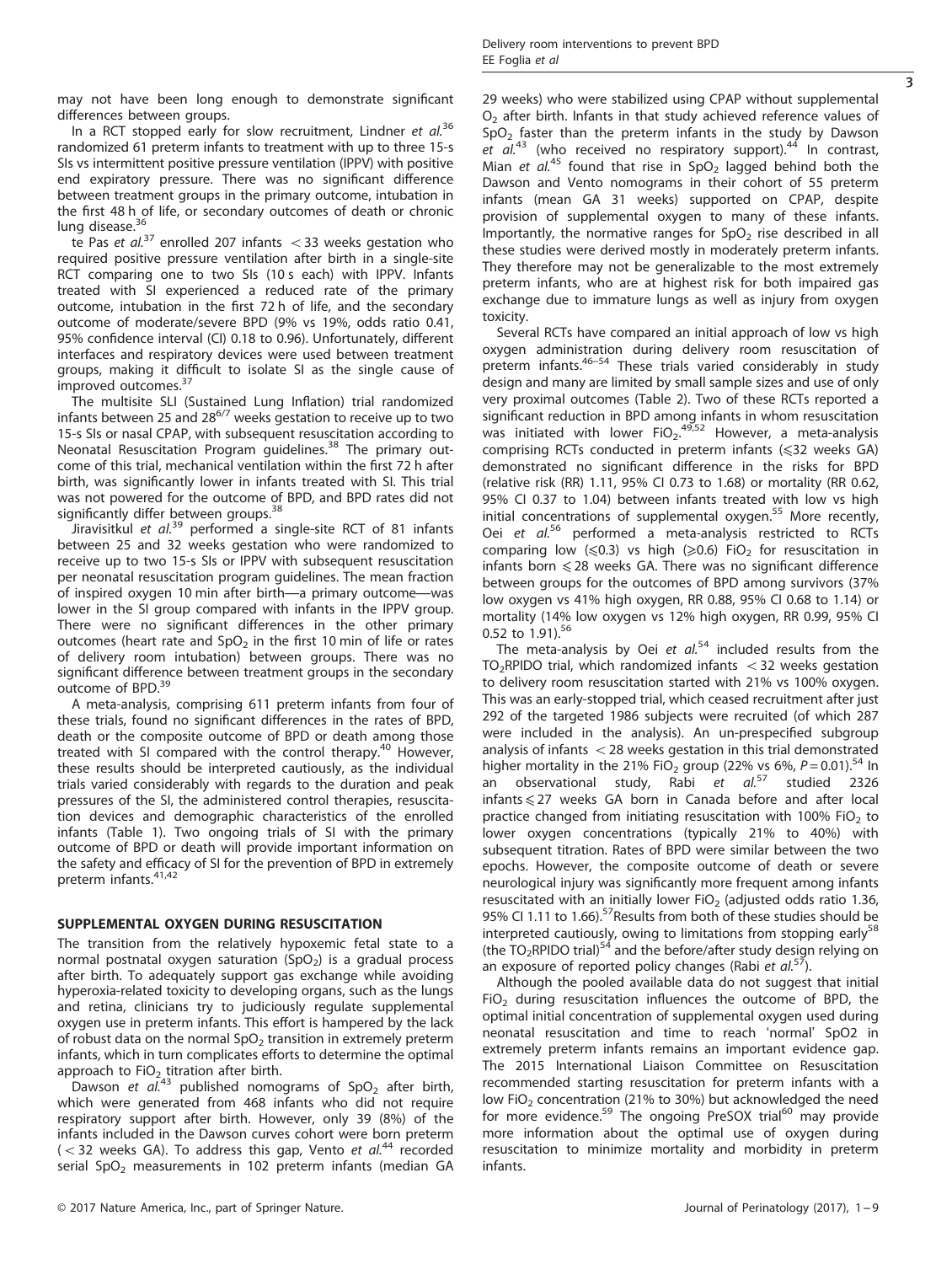<span id="page-3-0"></span>

| Table 2.                                   |                        |                                 | Published randomized trials comparing low vs high FiO <sub>2</sub> during delivery room stabilization |                                                                                                                                                                                                                                                                                                                    |                                                                                                                                                                                             |
|--------------------------------------------|------------------------|---------------------------------|-------------------------------------------------------------------------------------------------------|--------------------------------------------------------------------------------------------------------------------------------------------------------------------------------------------------------------------------------------------------------------------------------------------------------------------|---------------------------------------------------------------------------------------------------------------------------------------------------------------------------------------------|
| Author                                     | Population             |                                 | Comparison                                                                                            | Primary outcome                                                                                                                                                                                                                                                                                                    | Comments                                                                                                                                                                                    |
| Lundstrøm et al.,<br>199546                | E                      |                                 | 70 infants < 33 weeks Initial FiO <sub>2</sub> 21% vs 80%, titrated<br>clinically by response in HR.  | Cerebral blood flow (measured by xenon clearance) at<br>2 HOL higher in low oxygen group (median 15.9 vs<br>12.3 ml 100 g <sup>-1</sup> min <sup>-1</sup> ), $\bar{P}$ < 0.000                                                                                                                                     | Secondary outcome: no significant difference in<br>FiO2 titrated based on HR not SpO <sub>2</sub> .                                                                                         |
|                                            | GA                     |                                 | Harling et al., $2005^{47}$ 52 infants < 31 weeks FiO <sub>2</sub> 50% vs 100%                        | Cytokine concentrations in BAL collected at 12 HOL: no<br>significant differences                                                                                                                                                                                                                                  | Secondary outcome: no significant difference in survival<br>supplemental O <sub>2</sub> at 28 days<br>without BPD                                                                           |
| Wang et al., 2008 <sup>48</sup>            |                        | 41 infants 23-31 <sup>6/7</sup> | Initial FiO <sub>2</sub> 21% vs 100%,                                                                 | SpO <sub>2</sub> values during stabilization. SpO <sub>2</sub> significantly lower                                                                                                                                                                                                                                 | Secondary outcome: no significant difference in                                                                                                                                             |
| Vento et al., 2009 <sup>49</sup>           | weeks GA<br>78 infants | 24-28 weeks GA                  | Initial FiO <sub>2</sub> 30% vs 90%,<br>titrated per protocol<br>titrated per protocol                | Neonatal death (< 28 days) and BPD at 36 weeks PMA. No<br>difference in neonatal death. Less BPD among survivors in<br>in 21% $FIO2$ group from 2 to 10 MOL                                                                                                                                                        | fewer days of supplemental O <sub>2</sub> and mechanical ventilation<br>Secondary outcomes: low FiO <sub>2</sub> group had significantly<br>supplemental O <sub>2</sub> at 36 weeks PMA     |
| Rabi et al., 2011 <sup>50</sup>            | 106 infants            | ≤32 weeks GA                    | FiO <sub>2</sub> : high (100% static), moderate<br>or low<br>(initial 100%, titrated),                | reach target SpO <sub>2</sub> . Moderate group with greater proportion<br>Time within target SpO <sub>2</sub> 85-92%. No differences in time to<br>low FiO <sub>2</sub> group (15% vs 32%, $P < 0.05$ ).                                                                                                           | and lower markers of oxidative stress and inflammation<br>Secondary outcomes: no significant difference in BPD,<br>death or duration of mechanical ventilation                              |
| Armanian and<br>Badiee, 2012 <sup>51</sup> | 32 infants             | 29-34 weeks GA                  | Initial FiO <sub>2</sub> 30% vs 100%,<br>(initial 21%, titrated)<br>titrated per protocol             | Outcomes reported: SpO <sub>2</sub> and HR per minute of life. More<br>of time spent in target SpO <sub>2</sub> range than high group<br>infants In 100% $FIO2$ with HR $>$ 100 b.p.m at 2 MOL<br>$(94\% \text{ vs } 50\% , P = 0.008)$                                                                            | Unclear primary outcome. All proximal outcomes (within<br>first 5 MOL). Clinically relevant in-hospital outcomes not                                                                        |
| Kapadia et al.,<br>2013 <sup>52</sup>      | weeks GA               | 88 infants 24-34 <sup>6/7</sup> | Initial FiO <sub>2</sub> 21% vs 100%,<br>titrated per protocol                                        | Improved oxidative balance ratio (serum (BAP/TH)) at<br>1 HOL in 21% FiO <sub>2</sub> group (median 13 vs 8, P < 0.01)                                                                                                                                                                                             | Secondary outcome: 21% FiO <sub>2</sub> with less BPD (7% vs 25%,<br>$P < 0.05$ )<br>reported                                                                                               |
| Rook et al., 2014 <sup>53</sup>            | 193 infants            | $<$ 32 weeks GA                 | Initial FiO <sub>2</sub> 30% vs 65%,<br>titrated per protocol                                         | BPD at 36 weeks PMA: no significant difference between<br>groups, 24% (low FiO <sub>2</sub> ) vs 17% (high FiO <sub>2</sub> ), $P = 0.15$                                                                                                                                                                          | mechanical ventilation or markers of oxidative stress<br>Secondary outcomes: no differences in duration of                                                                                  |
| Oei et al., (2017) <sup>54</sup>           | 287 infants            | < 32 weeks GA                   | Initial FiO <sub>2</sub> 21% vs 100%,<br>titrated per protocol                                        | Primary outcome (death or major disability at 2 years)<br>not yet reported                                                                                                                                                                                                                                         | No significant difference in BPD between groups. Ancillary<br>analysis of 119 enrolled infants revealed higher oxidative<br>stress markers in the 100% FiO <sub>2</sub> group <sup>91</sup> |
|                                            |                        |                                 | life; HR, heart rate; MOL, minute(s) of life; PMA, postmenstrual age;                                 | Abbreviations: BAL, bronchoalveolar lavage; BAP, biological antioxidant potential; BPD, bronchopulmonary dysplasia; BPM, beats per minute; FiO <sub>2</sub> , fraction of inspired oxygen; GA, gestational age; HOL, hour(s) of<br>SpO <sub>2</sub> , oxygen saturation (pulse oximetry); TH, total hydroperoxide. |                                                                                                                                                                                             |

### SURFACTANT ADMINISTRATION AFTER STANDARD ENDOTRACHEAL INTUBATION

Beginning in the 1980s, several high-quality RCTs assessed the safety and timing of surfactant administration in preterm infants[.61](#page-7-0)–<sup>63</sup> Early RCTs demonstrated that administration of surfactant to preterms with established respiratory distress syndrome (RDS) reduced pulmonary air leak and lowered the risk of death or supplemental oxygen use [at 2](#page-7-0)8 days of age (the<br>standard definition of BPD at that time).<sup>61–63</sup> Subsequent studies found that prophylactic administration of surfactant soon after birth also reduced pulmonary morbidity and improved BPD-free survival.<sup>[61](#page-7-0),[62](#page-7-0)</sup> However, most of these RCTs were conducted prior to the routine use of antenatal corticosteroids and aggressive use of non-invasive CPAP. As discussed above in the section on CPAP, prophylactic intubation and surfactant administration, compared with early non-invasive CPAP therapy, does not reduce BPD risk in preterm infants.30–[32](#page-6-0)

Unfortunately, stabilization with non-invasive respiratory support is not possible in all preterm infants. Up to 65% of spontaneously breathing extremely preterm babies require intubation and mechanical ventilation despite early CPAP therapy. $31$  In these instances, early rescue surfactant therapy is appropriate. Providing early rescue surfactant (within the first 2 h of life) to mechanically ventilated preterm infants, as compared with delayed surfactant administration (after second hour of life), reduces the risk of BPD (RR 0.69, 95% CI 0.55 to 0.86) and the composite of death or BPD (RR 0.83, 95% CI 0.75 to 0.91).<sup>[64](#page-7-0)</sup>

When surfactant is indicated, there are several animal-derived (modified or purified from the bovine or porcine lungs) and synthetic formulations available for use. Animal-derived surfactants compared with first-generation protein-free surfactants are associated with a marginal reduction in mortality (RR 0.89, 95% CI 0.79 to 0.99) and death or BPD (RR 0.95, 95% CI 0.91 to 1.00).<sup>[65](#page-7-0)</sup> Meta-analysis of trials comparing modified bovine-minced lung surfactant to porcine-minced lung surfactant raised concern that bovine surfactant may increase the risk for mortality, BPD and other adverse outcomes.<sup>[66](#page-7-0)</sup> However, in a subgroup analysis, the improvement in morbidity and mortality risk was limited to the trials using a higher initial dose of porcine-minced lung surfactant (> 100 mg kg  $^{-1}$ ).<sup>66</sup> It is uncertain whether the differences in outcome risks are from differences in the surfactant dose or extraction source. A secondgeneration synthetic surfactant (lucinactant) containing a peptide analog of surfactant protein-B is also now available and has similar efficacy as animal-derived products.<sup>67,68</sup>

To maximize the potential benefits of early surfactant administration without undergoing prolonged mechanical ventilation, Victorin et al.<sup>[69](#page-7-0)</sup> introduced the technique of INtubation, SURfactant administration during brief mechanical ventilation, followed by Extubation (INSURE approach). Initial RCTs found that the INSURE approach compared with selective administration of surfactant to infants with established RDS reduced the need for mechanical ventilation and use of supplemental oxygen at 28 days of life.<sup>[70](#page-7-0)</sup> However, when compared with early stabilization with CPAP alone, INSURE does not reduce BPD. In a meta-analysis of 9 RCTs that included a total of 1551 preterm infants, Isayama et  $al.^{71}$  $al.^{71}$  $al.^{71}$ reported that INSURE compared with CPAP did not significantly affect the risk for death or BPD (RR 0.88, 95% CI 0.76 to 1.02).

# LESS-INVASIVE SURFACTANT ADMINISTRATION

In an effort to avoid standard endotracheal intubation, several less invasive techniques of surfactant administration have been developed. These include intratracheal instillation of surfactant with a thin catheter (for example, nasogastric tube), aerosolized administration, intrapartum pharyngeal instillation and delivery via a laryngeal mask airway.<sup>[72](#page-7-0)</sup>Of these strategies, surfactant instillation via thin catheter, often referred to as LISA or minimally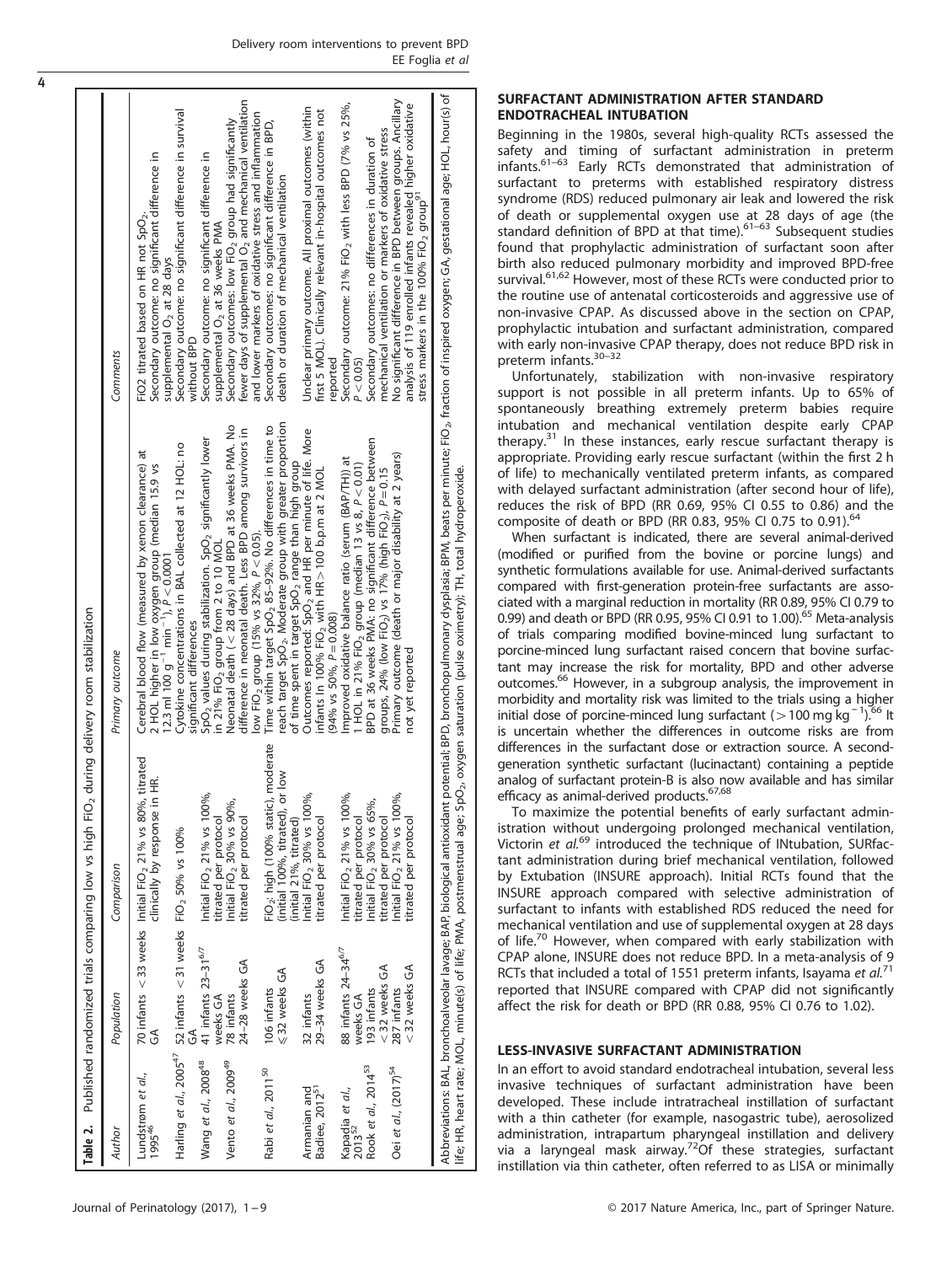<span id="page-4-0"></span>invasive surfactant therapy, is the most studied. Verder et  $al^{73}$  $al^{73}$  $al^{73}$  first published their experience with LISA in the early 1990s. In a large, multicenter observational study ( $n = 2206$ ) of preterm infants treated with LISA vs matched controls, LISA was associated with lower rates of mechanical ventilation (41% vs 62%,  $P < 0.001$ ) and death or BPD (14% vs 21%,  $P < 0.001$ ).<sup>[74](#page-7-0)</sup>



Figure 1. Forrest plot for the outcome of bronchopulmonary dysplasia among survivors, comparing less-invasive surfactant administration (LISA) vs control therapy in extremely preterm infants. CI, confidence interval; INSURE, INtubation, SURfactant administration during brief mechanical ventilation, followed by Extubation; nCPAP, nasal continuous positive airway pressure.

|                                                                                        | <b>LISA</b>    |            | Control |            | <b>Risk Ratio</b> |                                                     |     | <b>Risk Ratio</b>          |     |  |
|----------------------------------------------------------------------------------------|----------------|------------|---------|------------|-------------------|-----------------------------------------------------|-----|----------------------------|-----|--|
| <b>Study or Subgroup</b>                                                               |                |            |         |            |                   | Events Total Events Total Weight M-H, Fixed, 95% CI |     | M-H, Fixed, 95% CI         |     |  |
| LISA vs Intubation, Surfactant, Mechanical Ventilation                                 |                |            |         |            |                   |                                                     |     |                            |     |  |
| <b>Kribs 2015</b><br>Subtotal (95% CI)                                                 | 35             | 107<br>107 | 43      | 104<br>104 | 39.7%<br>39.7%    | $0.79$ [0.55, 1.13]<br>$0.79$ [0.55, 1.13]          |     |                            |     |  |
| Total events                                                                           | 35             |            | 43      |            |                   |                                                     |     |                            |     |  |
| Heterogeneity: Not applicable                                                          |                |            |         |            |                   |                                                     |     |                            |     |  |
| Test for overall effect: $Z = 1.29$ (P = 0.20)                                         |                |            |         |            |                   |                                                     |     |                            |     |  |
| <b>LISA vs INSURE</b>                                                                  |                |            |         |            |                   |                                                     |     |                            |     |  |
| Bao 2015                                                                               | 2              | 47         | 1       | 43         | 1.0%              | 1.83 [0.17, 19.47]                                  |     |                            |     |  |
| Kanmaz 2013                                                                            | 22             | 100        | 33      | 100        | 30.0%             | $0.67$ [0.42, 1.06]                                 |     |                            |     |  |
| Mirnia 2013<br>Subtotal (95% CI)                                                       | $\overline{7}$ | 66<br>213  | 16      | 70<br>213  | 14.1%<br>45.1%    | $0.46$ [0.20, 1.06]<br>$0.63$ [0.42, 0.93]          |     |                            |     |  |
| Total events                                                                           | 31             |            | 50      |            |                   |                                                     |     |                            |     |  |
| Heterogeneity: Chi <sup>2</sup> = 1.37, df = 2 (P = 0.50); $I^2 = 0\%$                 |                |            |         |            |                   |                                                     |     |                            |     |  |
| Test for overall effect: $Z = 2.30$ (P = 0.02)                                         |                |            |         |            |                   |                                                     |     |                            |     |  |
|                                                                                        |                |            |         |            |                   |                                                     |     |                            |     |  |
| <b>LISA vs nCPAP</b>                                                                   |                |            |         |            |                   |                                                     |     |                            |     |  |
| Göpel 2011                                                                             | 15             | 108        | 17      | 112        | 15.2%             | 0.92 [0.48, 1.74]                                   |     |                            |     |  |
| Subtotal (95% CI)                                                                      |                | 108        |         | 112        | 15.2%             | $0.92$ [0.48, 1.74]                                 |     |                            |     |  |
| Total events                                                                           | 15             |            | 17      |            |                   |                                                     |     |                            |     |  |
| Heterogeneity: Not applicable                                                          |                |            |         |            |                   |                                                     |     |                            |     |  |
| Test for overall effect: $Z = 0.27$ (P = 0.79)                                         |                |            |         |            |                   |                                                     |     |                            |     |  |
| <b>Total (95% CI)</b>                                                                  |                | 428        |         |            | 429 100.0%        | $0.74$ [0.58, 0.94]                                 |     |                            |     |  |
| Total events                                                                           | 81             |            | 110     |            |                   |                                                     |     |                            |     |  |
| Heterogeneity: Chi <sup>2</sup> = 2.56, df = 4 (P = 0.63); $I^2 = 0\%$                 |                |            |         |            |                   |                                                     |     |                            |     |  |
| Test for overall effect: $Z = 2.44$ (P = 0.01)                                         |                |            |         |            |                   | 0.01                                                | 0.1 | 10<br>1                    | 100 |  |
| Test for subgroup differences: Chi <sup>2</sup> = 1.22, df = 2 (P = 0.54), $I^2 = 0\%$ |                |            |         |            |                   |                                                     |     | Eavors LISA Eavors Control |     |  |

**Figure 2.** Forrest plot for the outcome of death or bronchopulmonary dysplasia, comparing less-invasive surfactant administration (LISA) vs<br>control therapy in extremely preterm infants. CI, confidence interval; INSURE, IN ventilation, followed by Extubation; nCPAP, nasal continuous positive airway pressure.

5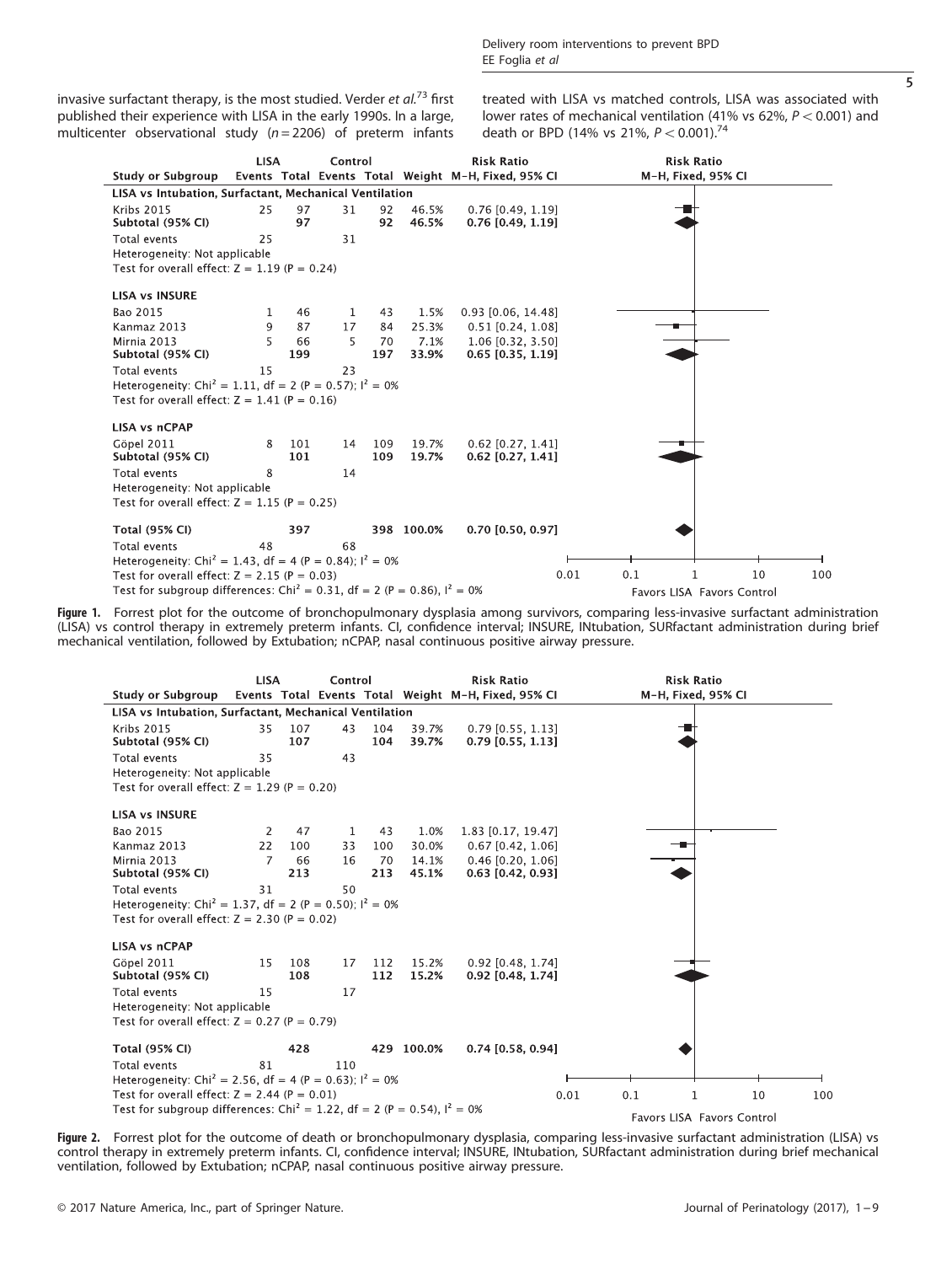$\overline{6}$ 

Four RCTs conducted in extremely preterm infants compared LISA with surfactant administration via endotracheal tube (three vs INSURE, [one v](#page-7-0)s continued mechanical ventilation after surfactant therapy)<sup>75–78</sup> and one compared LISA to ongoing nasal<br>CPAP therapy.<sup>79</sup> Here we report a meta-analysis of data  $\frac{1}{2}$  Here we report a meta-analysis of data combined from these five RCTs (total  $n = 857$ ). Using data combined from all 5 trials, LISA vs control therapy reduced the risk for BPD among survivors to at least 36 weeks PMA (RR 0.70, 95% CI 0.50 to 0.97; typical risk difference − 0.05, 95% CI − 0.10 to − 0.01; NNT 19; 95% CI 10 to 189) [\(Figure 1](#page-4-0)) and the composite of death or BPD (RR 0.74, 95% CI 0.58 to 0.94; typical risk difference − 0.07; 95% CI − 0.12 to − 0.01; NNT 15; 95% CI 8 to 70) ([Figure 2](#page-4-0)). When compared with INSURE therapy alone (3 trials,  $n = 426$ ), LISA also reduced the risk for death or BPD (RR 0.63, 95% CI 0.42 to 0.93; typical risk difference − 0.09, 95% CI − 0.16 to − 0.015; NNT 12, 95% CI 6 to 66) but not BPD among survivors (RR 0.65, 95% CI 0.35 to 1.19, typical risk difference − 0.04; 95% CI − 0.10 to 0.02). Of note, one published RCT comparing LISA to INSURE  $(n = 38)$  was excluded from this analysis owing to enrollment of moderate and extremely preterm infants  $(GA < 35$  weeks).<sup>80</sup>Two meta-analyses inclusive of this RCT were recently reported.<sup>[81,](#page-7-0)[82](#page-8-0)</sup>

Isayama et  $al^{83}$  $al^{83}$  $al^{83}$  recently reported a Bayesian random-effects network meta-analysis evaluating the efficacy of six early ventilation strategies (mechanical ventilation, nasal CPAP, noninvasive positive pressure ventilation, INSURE, LISA and nebulized surfactant administered via laryngeal mask airway) for prevention of BPD in infants born  $<$  33 weeks gestation. This approach allowed for simultaneous estimation of the relative effects of multiple interventions regardless of whether they were directly compared in individual trials. The study results indicated that LISA was associated with the largest reduction in the risk for death or BPD (odds ratio 0.49; 95% credible interval 0.30 to 0.79) of any of the evaluated interventions.<sup>[83](#page-8-0)</sup> However, the authors noted the findings were limited by the overall low quality of the available evidence. An ongoing trial (anticipated  $n = 606$  for a primary composite outcome of death or physiological BPD) comparing LISA to sham treatment in extremely preterm infants without a history of prior intubation will provide additional important data on this topic.<sup>[84](#page-8-0)</sup>

#### OTHER STRATEGIES

#### Intratracheal budesonide

Yeh et  $al^{85}$  $al^{85}$  $al^{85}$  recently randomized 265 very low birth weight infants with RDS who were mechanically ventilated in the first 4 h of life to treatment with intratracheal surfactant vs intratracheal budesonide and surfactant. Infants treated with budesonide and surfactant experienced a significant reduction in the outcome of death or BPD (any supplemental  $O<sub>2</sub>$  requirement) at 36 weeks (42% vs 66%,  $P < 0.001$ ).<sup>[85](#page-8-0)</sup> Further, interleukin concentrations in tracheal aspirates were transiently lower among infants in the intervention arm, suggesting intratracheal budesonide may diminish BPD risk through local anti-inflammatory effects. $\epsilon$ Notably, the effect size of this trial is rather large (NNT, 4.1; 95% CI 2.8 to 7.8). $85$  Thus, while these study results are promising, further large RCTs of intratracheal budesonide plus surfactant are needed before this therapy should be introduced into clinical practice.

#### Caffeine

In the Caffeine for Apnea of Prematurity trial,  $>$  2000 infants with birth weight 500 to 1250 g were randomized to receive to caffeine or placebo within the first 10 days of life.<sup>[86](#page-8-0)</sup> Infants randomized to caffeine experienced significantly less BPD than placebo infants, which was largely attributed to the fact that caffeine-treated

Box 1 Summary of Evidence for Perinatal Interventions to Prevent BPD

Continuous positive airway pressure (CPAP) vs mechanical ventilation

- Evidence: Cochrane meta-analysis of 3 large RCTs ( $n = 2358$ ) reporting outcome of BPD or death at 36 weeks  $PMA<sup>32</sup>$  $PMA<sup>32</sup>$  $PMA<sup>32</sup>$
- Results: Primary CPAP therapy compared with mechanical ventilation reduced the risk of BPD/death.
- Treatment effect: Relative risk 0.89 (95% CI: 0.81 to 0.97)
- Number needed to treat:  $20$  (95% CI: 11 to 100)

Sustained inflation vs intermittent positive pressure ventilation or CPAP

- Evidence: Meta-analysis of 4 RCTs ( $n = 611$  infants) comparing SI with IPPV or CPAP reporting the outcome of BPD or death at 36 weeks PMA<sup>40</sup>
- Results: Neither SI or IPPV was superior to reduce the risk of BPD/death.
- Treatment effect: Relative risk 0.92 (95% CI: 0.66 to 1.29)

Supplemental oxygen during delivery room resuscitation

- Evidence: Meta-analysis of 10 RCTs  $(n = 677$  infants  $\leq$  32 weeks gestation) comparing low ( $\leq$  30%) with high  $(\geq 60\%)$  initial FiO<sub>2</sub> for delivery room resuscitation reporting outcome of BPD<sup>[55](#page-7-0)</sup>
- Results: Neither approach to supplemental  $FiO<sub>2</sub>$  was superior to reduce the risk of BPD
- Treatment effect: Relative risk 1.11 (95% CI: 0.73 to 1.68)

#### Surfactant

#### INSURE vs nasal CPAP

- Evidence: Meta-analysis of 6 RCTs  $(n = 1250)$  reporting the outcome of BPD or death at 36 weeks  $PMA<sup>7</sup>$
- Results: Neither INSURE or nasal CPAP was superior to reduce the risk of BPD/death.
- Treatment effect: Relative risk 0.88 (95% CI: 0.76 to 1.02)

Early ( $<$  2 h of life) vs Late ( $\ge$ 2 h of life) administration among infants receiving invasive mechanical ventilation

- Evidence: Cochrane meta-analysis of 3 RCTs  $(n = 3050)$ reporting the outcome of BPD or death at 36 weeks PMA<sup>[64](#page-7-0)</sup>
- Results: Early compared with late surfactant reduced the risk of BPD/death.
- Treatment effect: Relative risk 0.83 (95% CI: 0.75 to 0.91)
- Number needed to treat: 16 (95% CI: 11 to 34)

Less-invasive surfactant administration (LISA) vs all control therapies

- Evidence: Meta-analysis of 5 RCTs ( $n = 857$ ) reporting the outcome of BPD or death at 36 weeks PMA ([Figure 2\)](#page-4-0)
- Results: LISA compared with control therapy reduced the risk of BPD/death.
- Treatment effect: Relative risk 0.74 (95% CI 0.58 to 0.94).
- Number needed to treat: 15 (95% CI 8 to 70)

Less-invasive surfactant administration (LISA) vs INSURE

- Evidence: Meta-analysis of 3 RCTs  $(n = 426)$  reporting the outcome of BPD or death at 36 weeks PMA ([Figure 2\)](#page-4-0)
- Results: LISA compared with INSURE reduced the risk of BPD/death.
- Treatment effect: Relative risk 0.63 (95% CI 0.42 to 0.93)
- Number needed to treat: 12 (95% CI 6 to 66)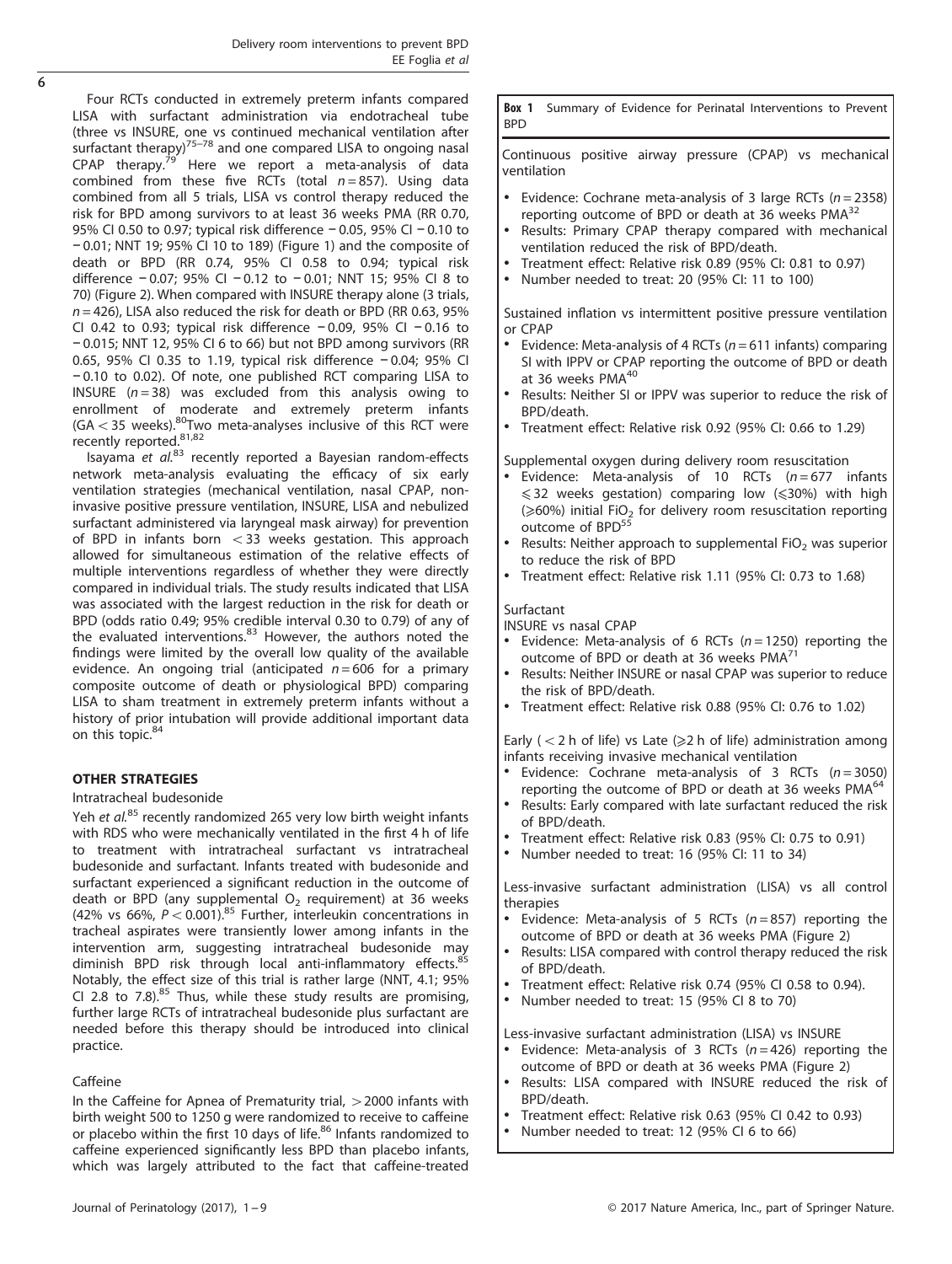<span id="page-6-0"></span>infants received an average of 1 less week of positive pressure ventilation.

Caffeine is now a standard of care therapy in the respiratory management for preterm infants. Early initiation of caffeine is especially critical in the CPAP era, as more preterm infants are managed via non-invasive support immediately after birth and require a sustained respiratory drive to avoid intubation and mechanical ventilation.<sup>[87](#page-8-0)</sup> A meta-analysis comprising both cohort studies and RCT demonstrated that early caffeine administration is associated with a reduction in BPD, when compared with later administration. The timing of 'early' caffeine administration varied from the first 2 h after birth to the first 3 days after birth. $88$ 

Two small RCTs demonstrated that caffeine administration within the first minutes $^{89}$  to first 2 h of life $^{90}$  $^{90}$  $^{90}$  is feasible and may improve short-term physiological outcomes.[89](#page-8-0),[90](#page-8-0) Neither trial was designed or powered to detect differences in BPD. Although caffeine therapy should be administered early in the neonatal intensive care unit to prevent BPD in preterm infants, there are insufficient RCT data to recommend immediate caffeine administration in the delivery room to prevent BPD.

#### **CONCLUSIONS**

Acute lung injury sustained in the immediate perinatal period directly contributes to the development of BPD in premature infants. Strategies to decrease lung injury and inflammation should begin prior to and continue following preterm delivery (Box 1). Initial stabilization of all infants at risk for RDS should begin with CPAP, reserving endotracheal intubation and surfactant administration for infants who fail non-invasive support. Prudent titration of supplemental oxygen in the delivery room is also recommended. Promising interventions that may further reduce BPD risk are currently under investigation and include SI and non-invasive surfactant administration.

### CONFLICT OF INTEREST

The authors declare no conflict of interest.

#### ACKNOWLEDGEMENTS

EEF is supported by a Career Development Award, NICHD K23HD084727. No other funding sources supported this manuscript.

#### **REFERENCES**

- 1 Stoll BJ, Hansen NI, Bell EF, Walsh MC, Carlo WA, Shankaran S et al. Trends in care practices, morbidity, and mortality of extremely preterm neonates, 1993-2012. JAMA 2015; 314: 1039–1051.
- 2 Horbar JD, Carpenter JH, Badger GJ, Kenny MJ, Soll RF, Morrow KA et al. Mortality and neonatal morbidity among infants 501 to 1500 grams from 2000 to 2009. Pediatrics 2012; 129: 1019–1026.
- 3 Laughon MM, Langer JC, Bose CL, Smith PB, Ambalavanan N, Kennedy KA et al. Prediction of bronchopulmonary dysplasia by postnatal age in extremely premature infants. Am J Respir Crit Care Med 2011; 183: 1715–1722.
- 4 Klinger G, Sokolover N, Boyko V, Sirota L, Lerner-Geva L, Reichman B et al. Perinatal risk factors for bronchopulmonary dysplasia in a national cohort of very-low-birthweight infants. Am J Obstet Gynecol 2013; 208: 115.e1–9.
- 5 Doyle LW, Faber B, Callanan C, Freezer N, Ford GW, Davis NM. Bronchopulmonary dysplasia in very low birth weight subjects and lung function in late adolescence. Pediatrics 2006; 118: 108–113.
- 6 Fawke J, Lum S, Kirkby J, Hennessy E, Marlow N, Rowell V et al. Lung function and respiratory symptoms at 11 years in children born extremely preterm: the Epicure study. Am J Respir Crit Care Med 2010; 182: 237–245.
- 7 Sanchez-Solis M, Garcia-Marcos L, Bosch-Gimenez V, Pérez-Fernandez V, Pastor-Vivero MD, Mondéjar-Lopez P. Lung function among infants born preterm, with or without bronchopulmonary dysplasia. Pediatr Pulmonol 2012; 47: 674–681.
- 8 Vollsæter M, Røksund OD, Eide GE, Markestad T, Halvorsen T. Lung function after preterm birth: development from mid-childhood to adulthood. Thorax 2013; 68: 767–776.
- 9 Natarajan G, Pappas A, Shankaran S, Kendrick DE, Das A, Higgins RD et al. Outcomes of extremely low birth weight infants with bronchopulmonary dysplasia: impact of the physiologic definition. Early Hum Dev 2012; 88: 509-515.
- 10 Wang L-Y, Luo H-J, Hsieh W-S, Hsu C-H, Hsu H-C, Chen P-S et al. Severity of bronchopulmonary dysplasia and increased risk of feeding desaturation and growth delay in very low birth weight preterm infants. Pediatr Pulmonol 2010; 45: 165–173.
- 11 Schmidt B, Asztalos EV, Roberts RS, Robertson CMT, Sauve RS, Whitfield MF et al. Impact of bronchopulmonary dysplasia, brain injury, and severe retinopathy on the outcome of extremely low-birth-weight infants at 18 months: results from the trial of indomethacin prophylaxis in preterms. JAMA 2003; 289: 1124–1129.
- 12 Ehrenkranz RA, Walsh MC, Vohr BR, Jobe AH, Wright LL, Fanaroff AA et al. Validation of the national institutes of health consensus definition of bronchopulmonary dysplasia. Pediatrics 2005; 116: 1353–1360.
- 13 Short EJ, Klein NK, Lewis BA, Fulton S, Eisengart S, Kercsmar C et al. Cognitive and academic consequences of bronchopulmonary dysplasia and very low birth weight: 8-year-old outcomes. Pediatrics 2003; 112: e359.
- 14 Biörklund LJ, Ingimarsson J, Curstedt T, John J, Robertson B, Werner O et al. Manual ventilation with a few large breaths at birth compromises the therapeutic effect of subsequent surfactant replacement in immature lambs. Pediatr Res 1997; 42: 348–355.
- 15 Hillman NH, Moss TJM, Kallapur SG, Bachurski C, Pillow JJ, Polglase GR et al. Brief, large tidal volume ventilation initiates lung injury and a systemic response in fetal sheep. Am J Respir Crit Care Med 2007; 176: 575–581.
- 16 Albertine KH, Jones GP, Starcher BC, Bohnsack JF, Davis PL, Cho SC et al. Chronic lung injury in preterm lambs. Disordered respiratory tract development. Am J Respir Crit Care Med 1999; 159: 945–958.
- 17 Wallace MJ, Probyn ME, Zahra VA, Crossley K, Cole TJ, Davis PG et al. Early biomarkers and potential mediators of ventilation-induced lung injury in very preterm lambs. Respir Res 2009; 10: 19.
- 18 Heldt GP, McIlroy MB. Distortion of chest wall and work of diaphragm in preterm infants. J Appl Physiol (1985) 1987; 62: 164–169.
- 19 Heldt GP, McIlroy MB. Dynamics of chest wall in preterm infants. J Appl Physiol (1985) 1987; 62: 170–174.
- 20 Barker PM, Gowen CW, Lawson EE, Knowles MR. Decreased sodium ion absorption across nasal epithelium of very premature infants with respiratory distress syndrome. J Pediatr 1997; 130: 373–377.
- 21 Obladen M. Factors influencing surfactant composition in the newborn infant. Eur J Pediatr 1978; 128: 129–143.
- 22 Jensen EA, Foglia EE, Schmidt B. Evidence-based pharmacologic therapies for prevention of bronchopulmonary dysplasia: application of the grading of recommendations assessment, development, and evaluation methodology. Clin Perinatol 2015; 42: 755–779.
- 23 Shinwell ES, Portnov I, Meerpohl JJ, Karen T, Bassler D. Inhaled corticosteroids for bronchopulmonary dysplasia: a meta-analysis. Pediatrics 2016; 138: e20162511.
- 24 Lemyre B, Laughon M, Bose C, Davis PG. Early nasal intermittent positive pressure ventilation (NIPPV) versus early nasal continuous positive airway pressure (NCPAP) for preterm infants. Cochrane Database Syst Rev 2016; 12: CD005384.
- 25 Avery ME, Tooley WH, Keller JB, Hurd SS, Bryan MH, Cotton RB et al. Is chronic lung disease in low birth weight infants preventable? A survey of eight centers. Pediatrics 1987; 79: 26–30.
- 26 Lindner W, Vossbeck S, Hummler H, Pohlandt F. Delivery room management of extremely low birth weight infants: spontaneous breathing or intubation? Pediatrics 1999; 103: 961–967.
- 27 Morley CJ, Davis PG, Doyle LW, Brion LP, Hascoet JM, Carlin JB et al. Nasal CPAP or intubation at birth for very preterm infants. N Engl J Med 2008; 358: 700–708.
- 28 Finer NN, Carlo WA, Walsh MC, Rich W, Gantz MG, Laptook AR et al. Early CPAP versus surfactant in extremely preterm infants. N Engl J Med 2010; 362: 1970–1979.
- 29 Dunn MS, Kaempf J, de Klerk A, de Klerk R, Reilly M, Howard D et al. Randomized trial comparing 3 approaches to the initial respiratory management of preterm neonates. Pediatrics 2011; 128: e1069–e1076.
- 30 Fischer HS, Bührer C. Avoiding endotracheal ventilation to prevent bronchopulmonary dysplasia: a meta-analysis. Pediatrics 2013; 132: e1351–e1360.
- 31 Schmolzer M, Kumar M, Pichler G, Aziz K, O'Reilly M, Cheung -Y. Non-invasive versus invasive respiratory support in preterm infants at birth: systematic review and meta-analysis. BMJ 2013; 347: f5980.
- 32 Subramaniam P, Ho JJ, Davis PG. Prophylactic nasal continuous positive airway pressure for preventing morbidity and mortality in very preterm infants. Cochrane Database Syst Rev 2016; 6: CD001243.
- 33 Committee on fetus and newborn. Respiratory support in preterm infants at birth. Pediatrics 2014; 133: 171–174.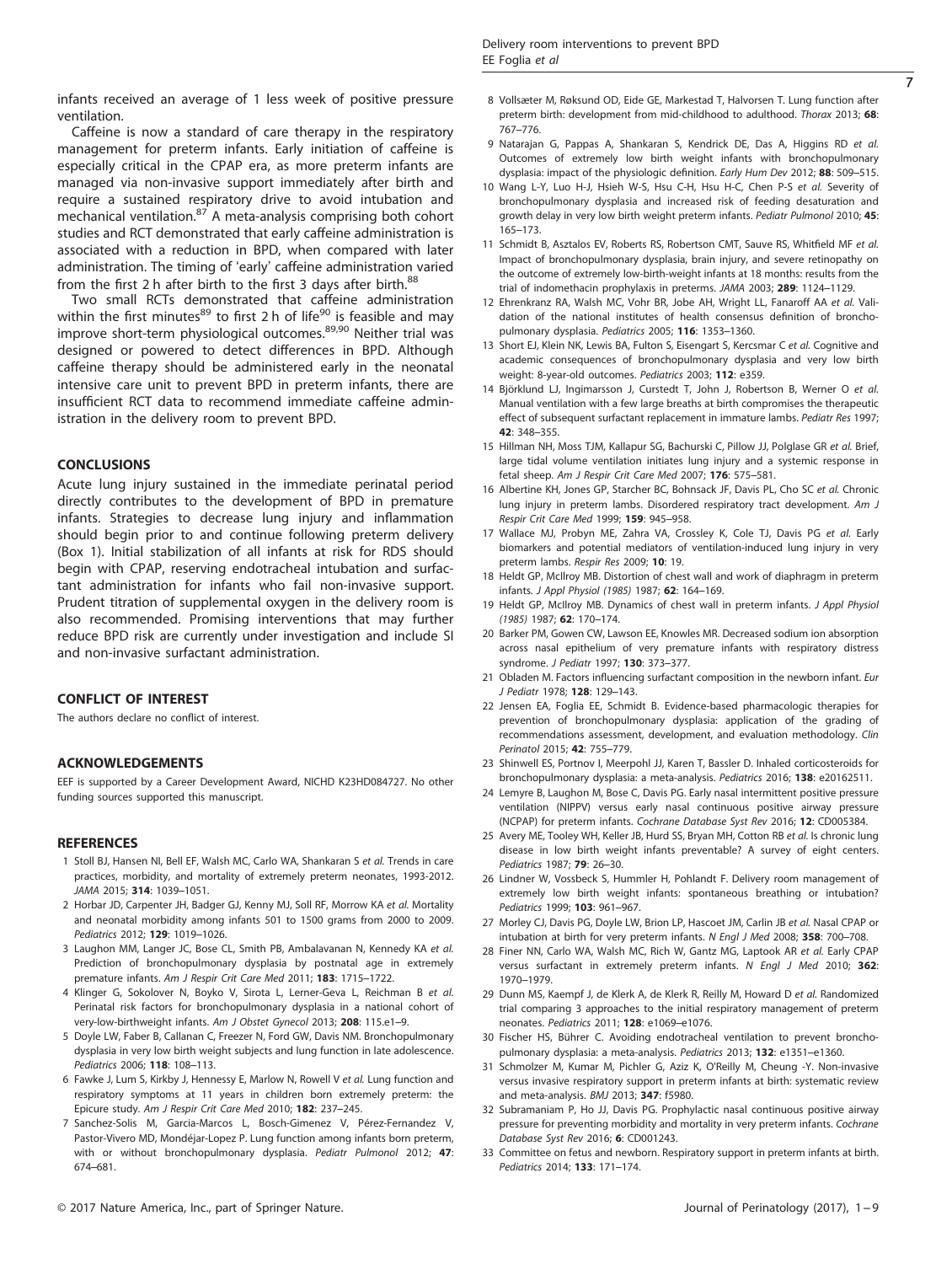- <span id="page-7-0"></span> $\overline{8}$
- 34 Vyas H, Milner AD, Hopkin IE, Boon AW. Physiologic responses to prolonged and slow-rise inflation in the resuscitation of the asphyxiated newborn infant. J Pediatr 1981; 99: 635–639.
- 35 Harling AE, Beresford MW, Vince GS, Bates M, Yoxall CW. Does sustained lung inflation at resuscitation reduce lung injury in the preterm infant? Arch Dis Child Fetal Neonatal Ed 2005; 90: F406–F410.
- 36 Lindner W, Högel J, Pohlandt F. Sustained pressure—controlled inflation or intermittent mandatory ventilation in preterm infants in the delivery room? A randomized, controlled trial on initial respiratory support via nasopharyngeal tube. Acta Paediatr 2005; 94: 303–309.
- 37 te Pas AB, Walther FJ. A randomized, controlled trial of delivery-room respiratory management in very preterm infants. Pediatrics 2007; 120: 322–329.
- 38 Lista G, Boni L, Scopesi F, Mosca F, Trevisanuto D, Messner H et al. Sustained lung inflation at birth for preterm infants: a randomized clinical trial. Pediatrics 2015; 135: e457–e464.
- 39 Jiravisitkul P, Rattanasiri S, Nuntnarumit P. Randomised controlled trial of sustained lung inflation for resuscitation of preterm infants in the delivery room. Resuscitation 2017; 111: 68–73.
- 40 Schmölzer GM, Kumar M, Aziz K, Pichler G, O'Reilly M, Lista G et al. Sustained inflation versus positive pressure ventilation at birth: a systematic review and meta-analysis. Arch Dis Child Fetal Neonatal Ed 2014; 100: F361–F368.
- 41 Foglia EE, Owen LS, Thio M, Ratcliffe SJ, Lista G, Te Pas A et al. Sustained aeration of infant lungs (SAIL) trial: study protocol for a randomized controlled trial. Trials 2015; 16: 95.
- 42 Assessment of Lung Aeration at Birth. Clinicaltrials.Gov Identifier NCT01739114. Available at [https://clinicaltrials.gov/ct2/show/NCT01739114?term = assessment](https://clinicaltrials.gov/ct2/show/NCT01739114?term�=�assessment+lung+aeration&rank�=�3) [+lung+aeration&rank = 3](https://clinicaltrials.gov/ct2/show/NCT01739114?term�=�assessment+lung+aeration&rank�=�3). Accessed 31 March 2017.
- 43 Dawson JA, Kamlin CO, Vento M, Wong C, Cole TJ, Donath SM et al. Defining the reference range for oxygen saturation for infants after birth. Pediatrics 2010; 125: e1340–e1347.
- 44 Vento M, Cubells E, Escobar JJ, Escrig R, Aguar M, Brugada M et al. Oxygen saturation after birth in preterm infants treated with continuous positive airway pressure and air: assessment of gender differences and comparison with a published nomogram. Arch Dis Child Fetal Neonatal Ed 2013; 98: F228–F232.
- 45 Mian QN, Pichler G, Binder C, O'Reilly M, Aziz K, Urlesberger B et al. Tidal volumes in spontaneously breathing preterm infants supported with continuous positive airway pressure. J Pediatr 2014; 165: 702–706.
- 46 Lundstrom E, Pryds O, Greisen G. Oxygen at birth and prolonged cerebral vasoconstriction in preterm infants. Arch Dis Child Fetal Neonatal Ed 1995; 73: F81–F86.
- 47 Harling AE, Beresford MW, Vince GS, Bates M, Yoxall CW. Does the use of 50% oxygen at birth in preterm infants reduce lung injury? Arch Dis Child Fetal Neonatal Ed 2005; 90: F401–F405.
- 48 Wang CL, Anderson C, Leone TA, Rich W, Govindaswami B, Finer NN. Resuscitation of preterm neonates by using room air or 100% oxygen. Pediatrics 2008; 121: 1083–1089.
- 49 Vento M, Moro M, Escrig R, Arruza L, Villar G, Izquierdo I et al. Preterm resuscitation with low oxygen causes less oxidative stress, inflammation, and chronic lung disease. Pediatrics 2009; 124: e439–e449.
- 50 Rabi Y, Singhal N, Nettel-Aguirre A. Room-air versus oxygen administration for resuscitation of preterm infants: the ROAR study. Pediatrics 2011; 128: e374–e381.
- 51 Armanian AM, Badiee Z. Resuscitation of preterm newborns with low concentration oxygen versus high concentration oxygen. J Res Pharm Pract 2012; 1: 25–29.
- 52 Kapadia VS, Chalak LF, Sparks JE, Allen JR, Savani RC, Wyckoff MH. Resuscitation of preterm neonates with limited versus high oxygen strategy. Pediatrics 2013; 132: e1488–e1496.
- 53 Rook D, Schierbeek H, Vento M, Vlaardingerbroek H, van der Eijk AC, Longini M et al. Resuscitation of preterm infants with different inspired oxygen fractions. J Pediatr 2014; 164: 1322–1326.
- 54 Oei JL, Saugstad OD, Lui K, Wright IM, Smyth JP, Craven P et al. Targeted oxygen in the resuscitation of preterm infants, a randomized clinical trial. Pediatrics 2017; 139: e20161452.
- 55 Saugstad OD, Aune D, Aguar M, Kapadia V, Finer N, Vento M. Systematic review and meta-analysis of optimal initial fraction of oxygen levels in the delivery room at ≤ 32 weeks. Acta Paediatr 2014; 103: 744–751.
- 56 Oei JL, Vento M, Rabi Y, Wright I, Finer N, Rich W et al. Higher or lower oxygen for delivery room resuscitation of preterm infants below 28 completed weeks gestation: a meta-analysis. Arch Dis Child Fetal Neonatal Ed 2017; 102: F24–F30.
- 57 Rabi Y, Lodha A, Soraisham A, Singhal N, Barrington K, Shah PS. Outcomes of preterm infants following the introduction of room air resuscitation. Resuscitation 2015; 96: 252–259.
- 58 Guyatt GH, Briel M, Glasziou P, Bassler D, Montori VM. Problems of stopping trials early. BMJ 2012; 344: e3863.
- 59 Perlman JM, Wyllie J, Kattwinkel J, Wyckoff MH, Aziz K, Guinsburg R et al. Part 7: Neonatal resuscitation: 2015 international consensus on cardiopulmonary resuscitation and emergency cardiovascular care science with treatment recommendations. Circulation 2015; 132: S204–S241.
- 60 Study of room air versus 60% oxygen for resuscitation of premature infants (PRESOX). Clinicaltrials.gov Identifier NCT01773746. Available at: [https://clin](https://clinicaltrials.gov/ct2/show/NCT01773746?term�=�presox&rank�=�1) [icaltrials.gov/ct2/show/NCT01773746?term = presox&rank = 1](https://clinicaltrials.gov/ct2/show/NCT01773746?term�=�presox&rank�=�1). Accessed 31 March 2017.
- 61 Soll RF. Prophylactic natural surfactant extract for preventing morbidity and mortality in preterm infants. Cochrane Database Syst Rev 2000; 2: CD000511.
- 62 Soll RF. Prophylactic synthetic surfactant for preventing morbidity and mortality in preterm infants. Cochrane Database Syst Rev 2000; 2: CD001079.
- 63 Soll RF. Synthetic surfactant for respiratory distress syndrome in preterm infants. Cochrane Database Syst Rev 2000; 2: CD001149.
- 64 Bahadue FL, Soll R. Early versus delayed selective surfactant treatment for neonatal respiratory distress syndrome. Cochrane Database Syst Rev 2012; 11: CD001456.
- 65 Ardell S, Pfister RH, Soll R. Animal derived surfactant extract versus protein free synthetic surfactant for the prevention and treatment of respiratory distress syndrome. Cochrane Database Syst Rev 2015; 5: CD000144.
- 66 Singh N, Halliday HL, Stevens TP, Suresh G, Soll R, Rojas-Reyes MX. Comparison of animal-derived surfactants for the prevention and treatment of respiratory distress syndrome in preterm infants. Cochrane Database Syst Rev 2015; 12: CD010249.
- 67 Moya F, Sinha S, Gadzinowski J, D'Agostino R, Segal R, Guardia C et al. One-year follow-up of very preterm infants who received lucinactant for prevention of respiratory distress syndrome: results from 2 multicenter randomized, controlled trials. Pediatrics 2007; 119: e1361–e1370.
- 68 Sinha SK, Lacaze-Masmonteil T, Valls i Soler A, Wiswell TE, Gadzinowski J, Hajdu J et al. A multicenter, randomized, controlled trial of lucinactant versus poractant alfa among very premature infants at high risk for respiratory distress syndrome. Pediatrics 2005; 115: 1030–1038.
- 69 Victorin LH, Deverajan LV, Curstedt T, Robertson B. Surfactant replacement in spontaneously breathing babies with hyaline membrane disease - a pilot study. Biol Neonate 1990; 58: 121–126.
- 70 Stevens TP, Harrington EW, Blennow M, Soll RF. Early surfactant administration with brief ventilation vs. selective surfactant and continued mechanical ventilation for preterm infants with or at risk for respiratory distress syndrome. Cochrane Database Syst Rev 2007; 4: CD003063.
- 71 Isayama T, Chai-Adisaksopha C, McDonald SD. Noninvasive ventilation with vs without early surfactant to prevent chronic lung disease in preterm infants: a systematic review and meta-analysis. JAMA Pediatr 2015; 169: 731–739.
- 72 More K, Sakhuja P, Shah PS. Minimally invasive surfactant administration in preterm infants: a meta-narrative review. JAMA Pediatr 2014; 168: 901–908.
- 73 Verder H, Robertson B, Greisen G, Ebbesen F, Albertsen P, Lundstrøm K et al. Surfactant therapy and nasal continuous positive airway pressure for newborns with respiratory distress syndrome. Danish-Swedish multicenter study group. N Engl J Med 1994; 331: 1051–1055.
- 74 Göpel W, Kribs A, Härtel C, Avenarius S, Teig N, Groneck P et al. Less invasive surfactant administration is associated with improved pulmonary outcomes in spontaneously breathing preterm infants. Acta Paediatr 2015; 104: 241–246.
- 75 Mirnia K, Heidarzadeh M, Hosseini MB, Sadeghnia A, Balila M, Ghojazadeh M. Comparison outcome of surfactant administration via tracheal catheterization during spontaneous breathing with insure. Med J Islamic World Acad Sci 2013; 21: 143–148.
- 76 Kanmaz HG, Erdeve O, Canpolat FE, Mutlu B, Dilmen U. Surfactant administration via thin catheter during spontaneous breathing: randomized controlled trial. Pediatrics 2013; 131: e502–e509.
- 77 Kribs A, Roll C, Göpel W, Wieg C, Groneck P, Laux R et al. Nonintubated surfactant application vs conventional therapy in extremely preterm infants: a randomized clinical trial. JAMA Pediatr 2015; 169: 723–730.
- 78 Bao Y, Zhang G, Wu M, Ma L, Zhu J. A pilot study of less invasive surfactant administration in very preterm infants in a chinese tertiary center. BMC Pediatr 2015; 15: 342.
- 79 Göpel W, Kribs A, Ziegler A, Laux R, Hoehn T, Wieg C et al. Avoidance of mechanical ventilation by surfactant treatment of spontaneously breathing preterm infants (AMV): an open-label, randomised, controlled trial. Lancet 2011; 378: 1627–1634.
- 80 Mohammadizadeh M, Ardestani AG, Sadeghnia AR. Early administration of surfactant via a thin intratracheal catheter in preterm infants with respiratory distress syndrome: feasibility and outcome. J Res Pharm Pract 2015; 4: 31-36.
- 81 Rigo V, Lefebvre C, Broux I. Surfactant instillation in spontaneously breathing preterm infants: a systematic review and meta-analysis. Eur J Pediatr 2016; 175: 1933–1942.